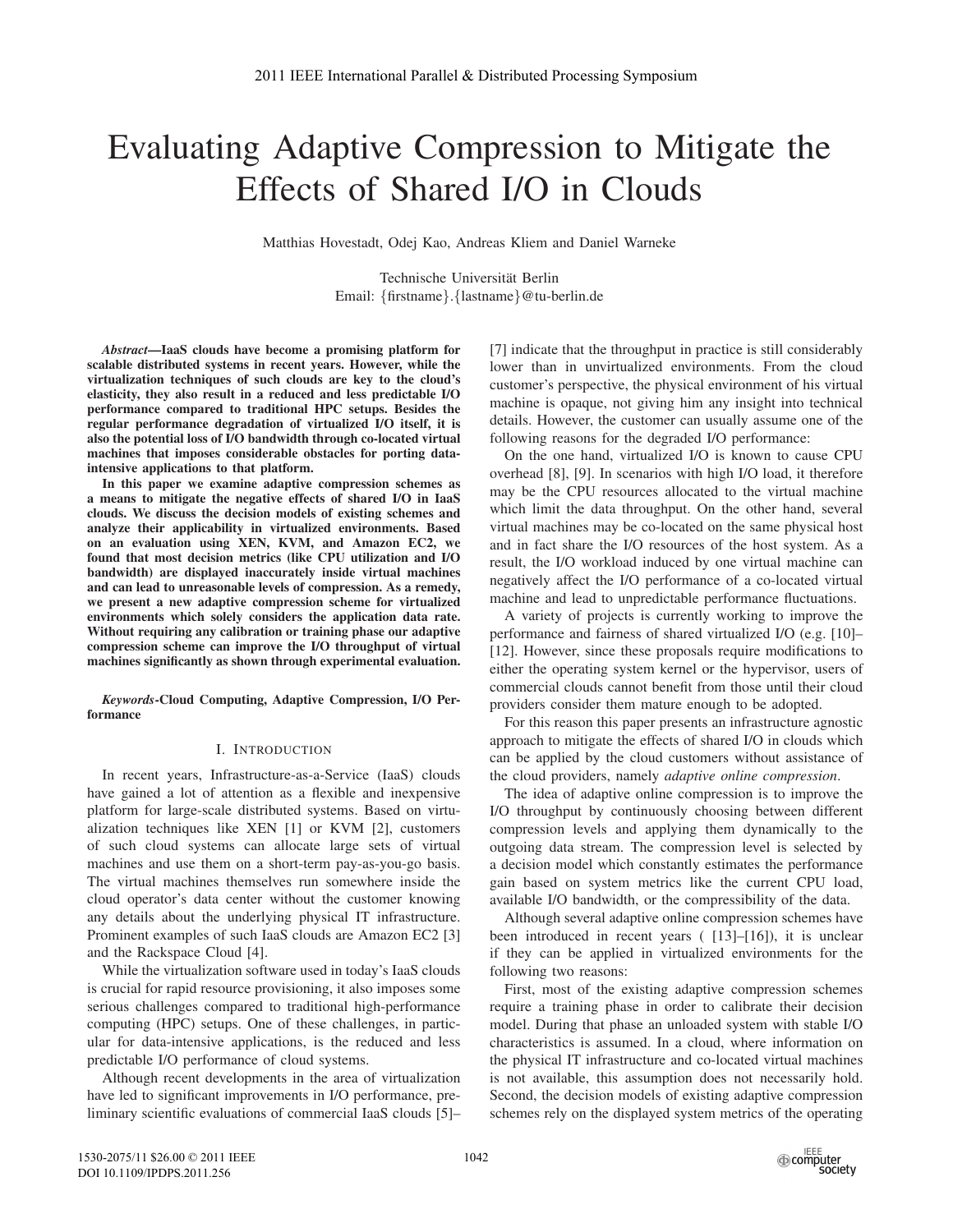system, like the current CPU utilization or available I/O bandwidth. However, the accuracy of these systems metrics in virtualized environments has not been studied so far.

This paper addresses the applicability of adaptive compression schemes in virtualized environments like IaaS clouds. In particular, it has two main contributions:

- We provide an analysis of the accuracy of the displayed system metrics which are the basis for the decision models of existing adaptive compression schemes using different types of virtualization technologies and clouds. Our analysis covers the popular open source virtualization techniques XEN and KVM as well as some baseline tests on Amazon EC2. We found that even in situations with no co-located virtual machines the CPU utilization displayed inside the virtual machine is highly inaccurate under high I/O load throughout all studied virtualized techniques. Moreover, caching effects can seriously hamper estimations of the available I/O bandwidth.
- As a result of the system metrics' poor accuracy we propose a new decision model for adaptive compression schemes in clouds. Unlike existing decision models, our model does not require a training phase. In addition, our mechanism takes the achievable application data rate, i.e. the data rate experienced by the application before compressing the data, as foundation for the decision process. Thus, the decision on compression levels solely relies on directly measurable factors instead of system metrics provided by a (virtualized) operating system.

The rest of this paper is structured as follows: In Section II we present the initial analysis of the accuracy of system metrics. Motivated by our findings, we describe our new decision model for adaptive compression in Section III including pseudo code as well as aspects on the implementation in our data processing framework Nephele [17]. In Section IV we analyze the performance of our adaptive compression scheme for TCP streams using different load scenarios. Section V discusses related work and is followed by Section VI which concludes the paper.

#### II. ACCURACY OF DECISION METRICS

Most adaptive compression schemes (e.g. [13], [15], [16]) consider the available system resources when deciding on the compression level to apply on the outgoing data. Therefore, these systems have to rely on the accuracy of the system metrics like the CPU utilization and I/O bandwidth provided by the operating system. The obtained data is fed into the respective scheme's decision model to continuously assess the potential gain of compression under the current circumstances.

While this approach seems reasonable for physical, fullycontrolled computers, it is unclear whether the accuracy of these system metrics, which are displayed inside virtualized machines, is high enough to provide a meaningful basis of decision-making.

To clarify this initial question, we conducted a series of small I/O experiments on our local Eucalyptus-based

cloud [18] and measured the accuracy of the CPU utilization and I/O throughput based on the popular open source virtualization techniques XEN [1] and KVM [2]. A detailed description of the setup is provided in the appendix.

#### *A. Accuracy of CPU Utilization*

Our first experiments aimed at determining the accuracy of the CPU utilization as displayed inside the virtual machines during I/O intensive operations. We created a set of small auxiliary programs to generate network and file I/O load. Then we contrasted the displayed CPU utilization inside the virtual machine with the actual CPU utilization as reported by the host system while the respective programs were running.

In order to monitor the CPU utilization inside the virtual machines we continuously queried the Linux system interface /proc/stat at an interval of one second. On the host system our monitoring scheme was dependent on the virtualization layer we used for the respective experiment. For KVM-based experiments we first determined the process ID of the corresponding qemu process, afterwards traced the CPU utilization for that process using the /proc/<process ID>/stat interface, again at a sample interval of one second. For XENbased experiments we used the management tool xentop to observe the CPU utilization that was accounted to the monitored domU from the perspective of the dom0.

Figure 1 illustrates the results of our tests pertaining to the accuracy of the CPU utilization. Each of the four plots shows the average CPU utilization during one particular type of I/O operation (network send and receive, file write and read) as reported by the operating system of the virtual machine and the host system. The average has been calculated from at least 120 individual samples and is split into the fraction of time the CPU spent processing into user (USR) or kernel mode (SYS), serving hardware (HIRQ) or software interrupts (SIRQ). In case of XEN-based virtualization, STEAL denotes the amount of CPU time that the hypervisor has allocated to tasks other than the observed virtual machine.

For all four types of I/O operations we also analyzed the accuracy of the displayed CPU utilization using different kinds of virtualization techniques. KVM (paravirtualization) refers to experiments with KVM-based virtual machines which used the virtio device drivers inside the virtual machines. In contrast to that, KVM (full virtualization) marks experiments with KVM-based virtual machines and unmodified device drivers. For comparison, we also added the CPU utilization as displayed by virtual machines on Amazon EC2. For these experiments, however, we were unable to observe the CPU utilization as reported by the host system.

During all the experiments involving network transfer we used a TCP connection and made sure that the opposite part of the connection was an unvirtualized machine which was at least as fast as the observed virtual machine. Hence, any potential performance bottleneck during these experiments was either induced by the network or the virtual machine itself. For all experiments including file I/O we used raw I/O API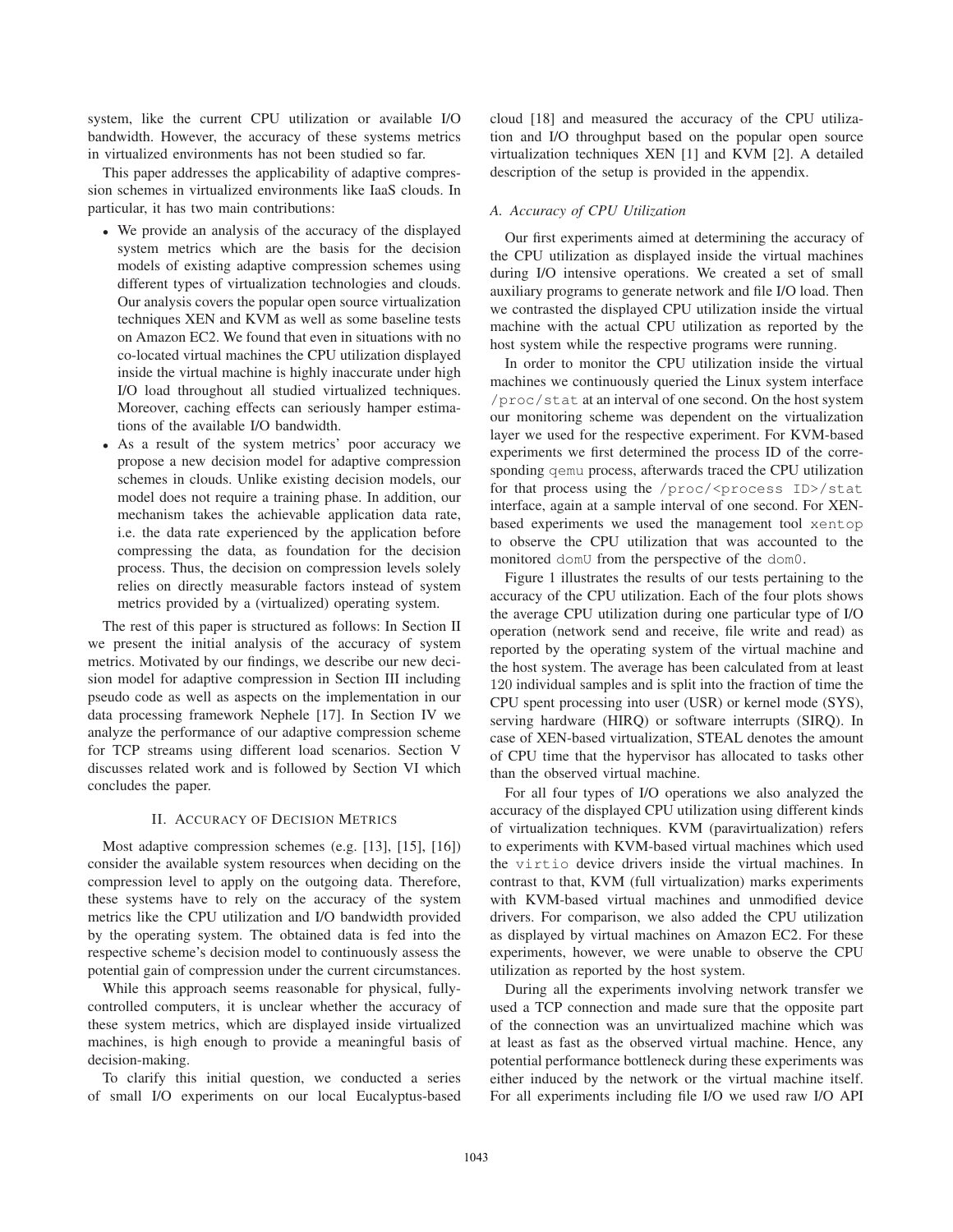

Fig. 1: Accuracy of displayed CPU utilization inside virtual machines during I/O intensive operations.

to avoid caching effects inside the virtual machine as far as possible.

In sum, our experiments revealed a large discrepancy between the CPU utilization displayed inside the virtual machine and the one reported on the host system. More importantly, this discrepancy is not specific to a particular type of I/O operation or virtualization technique. It can be found across all considered I/O operations and virtualization techniques. While for some I/O operations the discrepancy in the reported CPU utilization is rather small (e.g. network send operation using KVM (full virt.) or XEN), for others (e.g. network send operation using KVM (paravirt.) or file read operation using XEN) the gap can grow up to a factor of 15.

#### *B. Accuracy of I/O Bandwidth*

Our second series of experiments was targeted at the accuracy of the I/O bandwidth as reported by the virtual machine, the second major performance characteristic considered by most existing adaptive compression schemes. Therefore, we modified our set of auxiliary programs to record timestamps after every 20 MB of generated or consumed I/O data, respectively. With the help of these timestamps we then calculated the I/O data rate as it appeared from within the virtual machine. In total, each auxiliary program either produced or consumed 50 GB of data.

Figure 2 illustrates the distribution of the reported application layer throughput in the course of our network experiments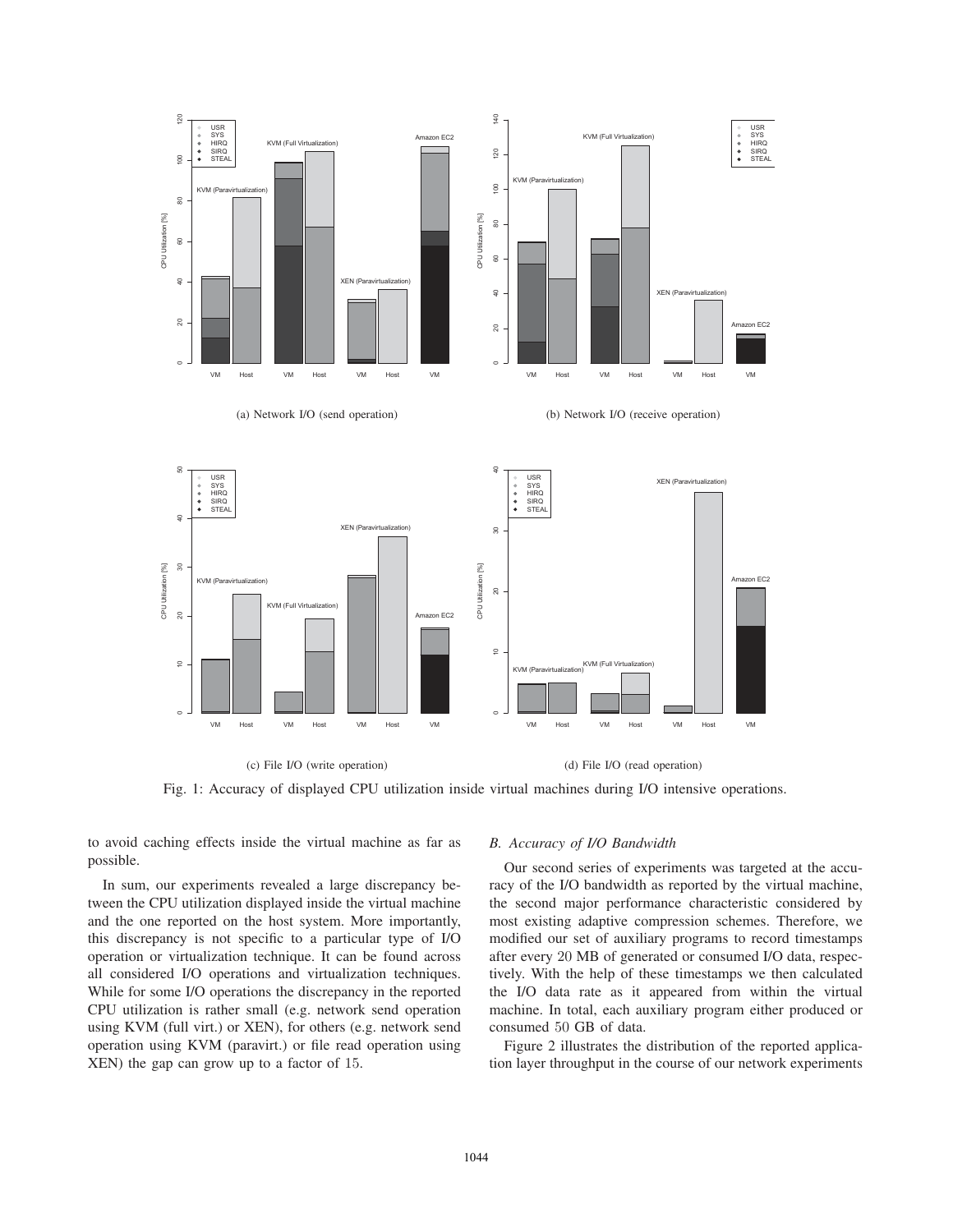from the perspective of the sender's virtual machine. Again, we display the results for the different types of virtualization environments. As a baseline, we also conducted the experiments on the native host systems.



Fig. 2: Distribution of network I/O throughput as observed within the sending virtual machine.

For all experiments conducted on our local Eucalyptusbased cloud, the fluctuations of network throughput only increased marginally compared to those we measured on the native host system. On Amazon EC2, however, we experienced heavy throughput variations in the range of tens or even hundreds of MBit/s. This confirms the findings of previous evaluations [6], which report that the TCP/UDP throughput on Amazon EC2 can fluctuate rapidly between 1 GBit/s and zero, even at a time scale of tens of milliseconds.

Figure 3 depicts the throughput variance we experienced for writing data to the virtual machine's disk. The measurements conducted on KVM-based virtual machines (both full and paravirt.) as well as on Amazon EC2 showed a throughput fluctuation which is comparable to the one of our native, unvirtualized baseline system. However, with the XEN-based virtual machines, which we instantiated on our local cloud, we witnessed significant caching effects. Due to these caching effects the data rate inside the virtual machine occasionally appeared to be exceedingly high. In fact, the data was only buffered inside the host system's main memory. Periodically, when the host system decided to actually flush the buffered data to disk, the data rate displayed inside the virtual machine dropped to a few MB/s. As a result of these caching effects, the average data throughput for the XEN-based experiments also spuriously appears to be higher compared to the experiments on the native or KVM-based system in the plot. However, after having written the 50 GB to the virtual machine's disk, large portions of the data had not actually been written to the physical hard drive, but still remained inside the host system's main memory.



Fig. 3: Distribution of file I/O throughput (write) as observed within the virtual machine.

#### *C. Discussion*

As a result of our initial experiments, we can conclude that the virtualization layer used in today's IaaS clouds can have a serious impact on the accuracy of the system metrics that are displayed inside a virtual machine. In nearly all of our experiments the displayed CPU utilization did not accurately reflect the CPU overhead that was caused by the I/O operations. Therefore, the virtual machine often considered the CPU to be (nearly) idle when in fact it consumed a significant amount of processing time according to the host system. Moreover, we found that virtualization can increase the variance in data throughput for both network and file I/O. The variations for file I/O can be so severe that data streams of several GB must be observed before a meaningful mean throughput can be calculated.

This inaccuracy of both types of system metrics (CPU utilization and I/O throughput) is a shortcoming for all kinds of decision algorithms that have to trade off CPU against I/O performance. With regard to adaptive data compression the inaccurate display of CPU utilization inside the virtual machine can lead to false estimations about the compression times on the one hand. On the other hand, the fluctuating I/O throughput makes it very hard to provide accurate bandwidth predictions on a short-term basis.

Moreover, the accuracy of the system metrics depends heavily on the virtualization technique (XEN vs. KVM), the type of virtualization (full vs. paravirt.) as well as underlying IT infrastructure. E.g., our throughput experiments on Amazon EC2 showed completely different results than the ones we conducted on our local Eucalyptus-based cloud although both systems had a comparable kernel installed.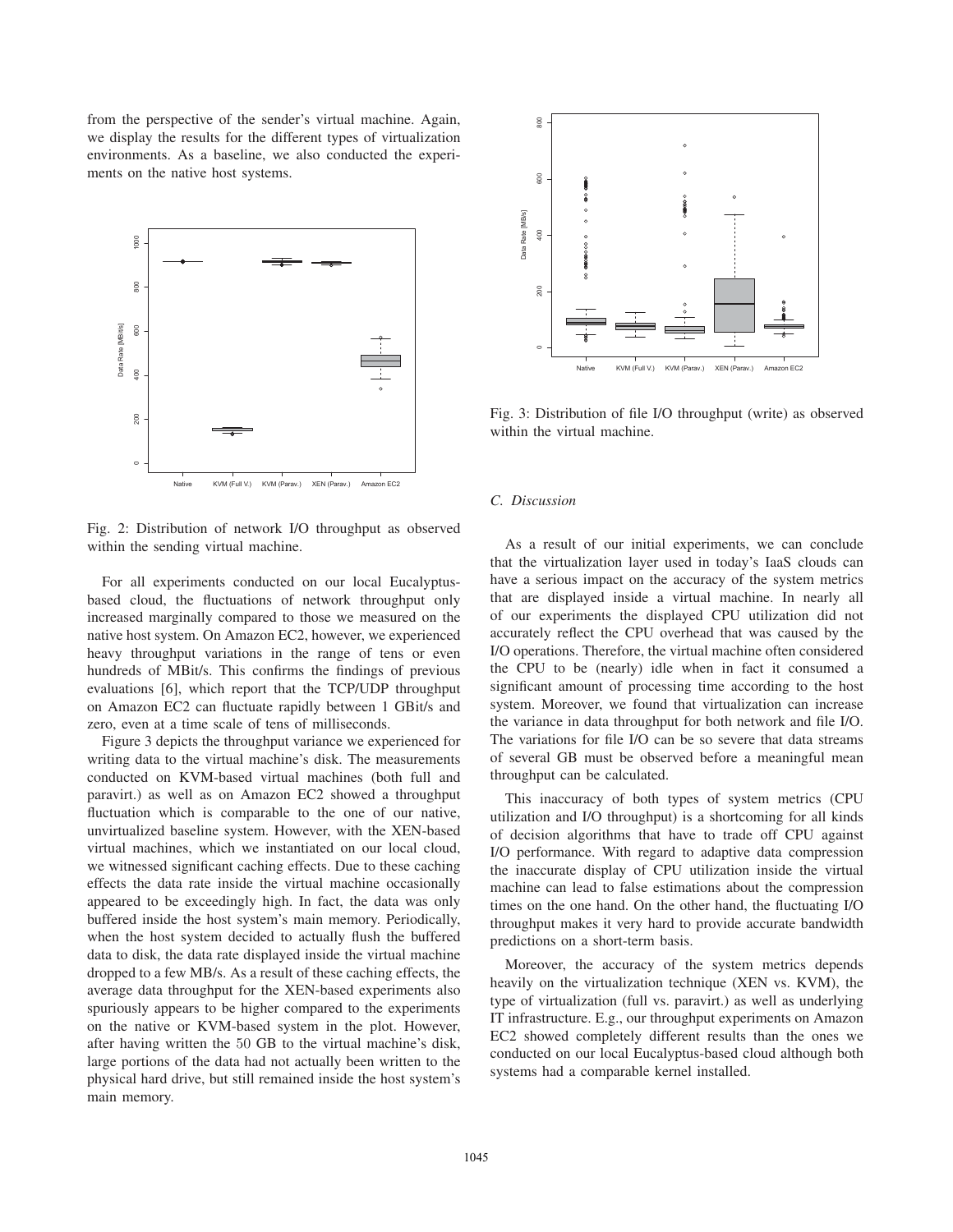## III. ADAPTIVE COMPRESSION ALGORITHM

Based on our findings from the previous section we devised a new decision model for adaptive data compression in virtualized cloud environments. In order to reflect the particular characteristics of such environments, the new decision model has been built along to the following design goals:

- No training phase: The decision model must not require any offline calibration or training phase. An offline training phase must typically be performed in a verifiably unloaded system. In a commercial IaaS cloud, however, a virtual machine may spuriously appear to be idle although the host system is heavily stressed by co-located virtual machines. Moreover, given that the performance characteristics of two virtual machines of the same type can differ significantly in some cloud systems [7], the training phase must potentially be re-executed after the instantiation of each machine. In sum, these training periods can account for considerable amounts of processing time and, thus, also increase the processing cost.
- No decision based on CPU resources: As the display of available CPU resources under high I/O load in virtual machines is likely to be skewed, the new decision model must not rely on it.
- Embrace throughput fluctuations: Unlike existing compression schemes, which try to adapt the compression level to the outgoing data stream on the granularity of KB, our decision model shall focus on a granularity level of MB in order to allow for the possible throughput fluctuations we highlighted in Section II.

As a result of these design goals, we present a new decision model which dynamically adapts the compression level as a response to changes in the application data rate, i.e. the data rate that is experienced by the application before compressing the data. Although the application data rate at a particular compression level also involves aspects like CPU utilization, available I/O bandwidth or the compressibility of the data itself, it is only indirectly influenced by those. Therefore, our approach does not have to rely on the possibly inaccurate displays of those metrics inside the virtual machine.

In the following we will explain our decision model and highlight its implementation as part of our data processing framework Nephele [17].

#### *A. Decision Algorithm*

Similar to existing approaches we assume our adaptive compression module to be placed between the application and the respective I/O layer. Instead of passing the data right to the I/O layer it is first intercepted by the adaptive compression module which, if considered beneficial, compresses the data according to a specific compression level. As already demonstrated by existing schemes (e.g. [16]), the entire adaptive compression/decompression logic can be encapsulated in a higher-level communication library and therefore becomes completely transparent to the application.

Following the idea of previous publications (e.g. [14]– [16]), we also assume that our adaptive compression algorithm can choose between a fixed set of  $n$  compression levels. Each compression level thereby refers to a specific compression algorithm which is applied at the respective level. The individual compression levels must be ordered by their respective time/compression ratio. Compression level 0 stands for no compression. A variety of compression algorithms also offers parameters to influence their time/compression ratio. Therefore, it is conceivable to use the same compression algorithm at multiple levels but with different parameters.

Our adaptive compression scheme reconsiders the decision which compression level is to be applied every  $t$  seconds. Based on the amount of application data which has been received from the application, (possibly) compressed, and passed to the I/O layer during that time span, we calculate the application data rate for these last  $t$  seconds. In case of network I/O the application data rate also includes the decompression time at the receiver because of the network's flow control mechanisms. The concrete decision algorithm to determine the compression level for the next  $t$  seconds is shown in Algorithm 1. The algorithm uses a series of auxiliary variables which are explained in Table I.

| Variable        | Meaning                                                                                                                                                                                             |
|-----------------|-----------------------------------------------------------------------------------------------------------------------------------------------------------------------------------------------------|
| ccl             | The compression level that is currently applied to the outgoing<br>data stream. Initially, the variable is set to $0$ (no compression).                                                             |
| ncl             | The next compression level that shall be applied to the data<br>based on the algorithm's decision.                                                                                                  |
| $\mathcal{C}$   | A simple counter variable which stores how often the decision<br>algorithm has been called since the last change of compres-                                                                        |
| inc             | sion level. The counter is initialized with 0.<br>A Boolean variable which indicates if the compression has<br>been increased at its previous change. Initially, the variable<br>is set to $TRUE$ . |
| $_{\emph{bck}}$ | An array which stores the backoff values for the individual<br>compression levels. Initially, all fields inside the array are set<br>to $\theta$ .                                                  |
| cdr             | The average application data rate which has been determined<br>for the last $t$ seconds using the compression level $ccl$ .                                                                         |
| pdr             | The average application data rate which has been determined<br>for the t seconds before the last t seconds. On the first call<br>of the decision algorithm, $pdr$ is set to $cdr$ .                 |

TABLE I: Explanation of the decision algorithm's variables.

As already mentioned, our decision model adapts the compression level in response to changes in the observed application data rate. This is also reflected in the structure of our algorithm which distinguishes three major cases:

In the first case (lines 4-14) the application data rate during the last  $t$  seconds  $cdr$  (compressed with compression level  $ccl$ ) does not differ from the data rate of the previous  $t$  second time span *pdr*. In order to cope with fluctuations in the data rate we introduce the parameter  $\alpha$ . The parameter  $\alpha$  defines in what range  $cdr$  may differ from  $pdr$  before our algorithm actually responds to the change. Small values of  $\alpha$  allow our algorithm to detect the best compression level even if the performance gains between the respective compression algorithms are rather small. However, they also make the decision algorithm more prone to incorrect decisions because variations in the application data rate can also result from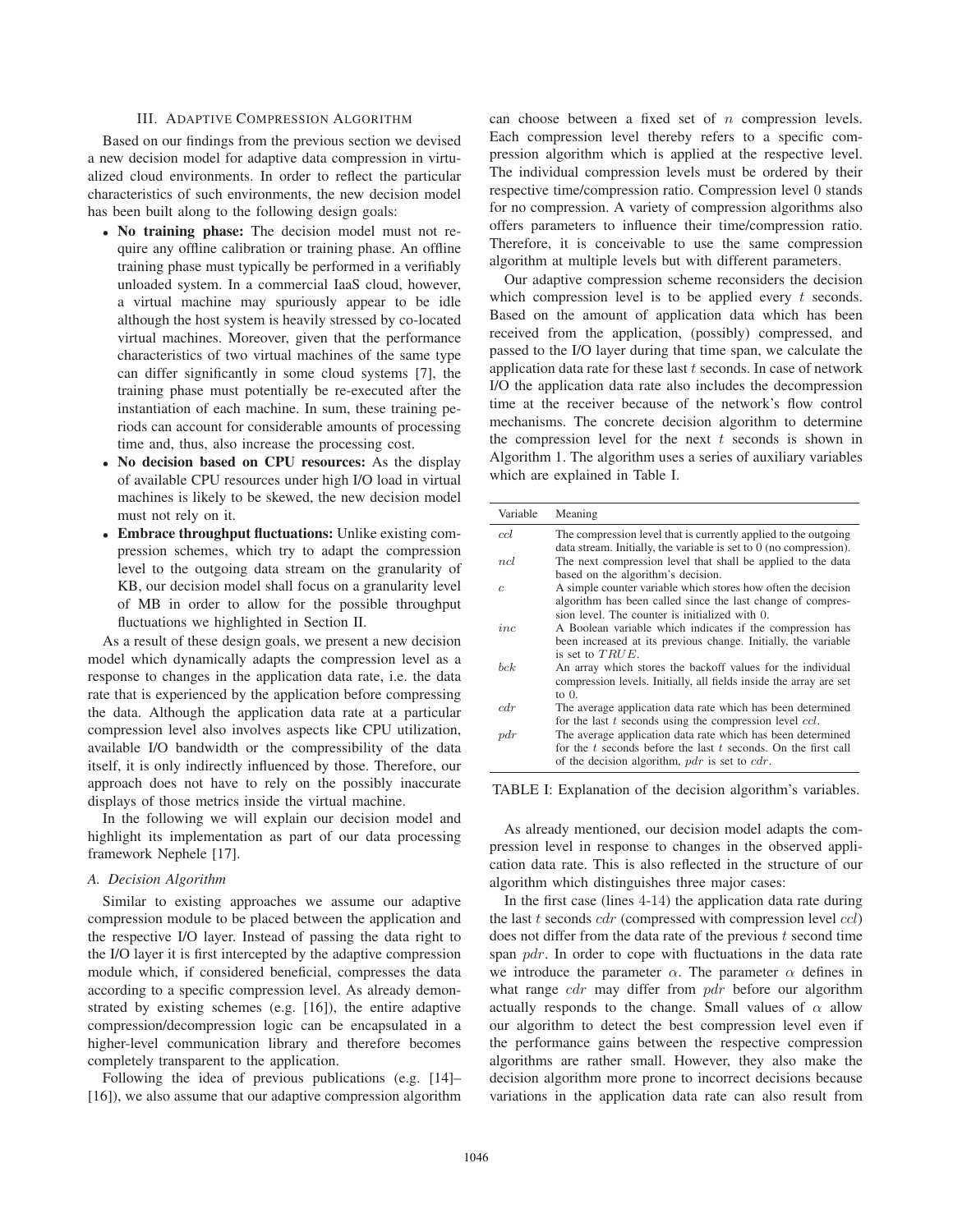variations in the throughput of the underlying I/O system (e.g. the TCP connection). During our experiments we found 0.2 to be a reasonable value for  $\alpha$ .

Since our decision model cannot rely on any previous knowledge from an offline training phase, it optimistically switches to the next higher or lower compression level occasionally to see how the application data rate is affected. However, a fundamental aspect of our algorithm is that these switches occur less often for compression levels which have continuously led to improvements in the data rate. We achieve this behavior through an exponential backoff scheme (line 6). The decision to increase or decrease the compression level as part of such an optimistic switch depends on the variable inc. The variable inc indicates if the last change of compression level has been an increase or a decrease. Note that inc is usually updated outside of the displayed algorithm depending on the input parameter ccl and the return value ncl.

Algorithm 1 GetNextCompressionLevel(cdr, pdr, ccl)

1:  $d \leftarrow (cdr - pdr)$ 2:  $c \leftarrow c + 1$ 3:  $ncl \leftarrow ccl$ 4: if  $|d| \leq \alpha \times pdr$  then 5: {No change in application data rate} 6: if  $c \geq 2^{bck[cel]}$  then 7: {Backoff over, try another compression level} 8: if  $inc = TRUE$  then 9:  $ncl \leftarrow ncl + 1$ 10: else 11:  $ncl \leftarrow ncl - 1$ 12: end if 13:  $c \leftarrow 0$ 14: end if 15: else if  $d > 0$  then 16: {Application data rate has improved} 17:  $bck[cc] \leftarrow bck[cc] + 1$ 18:  $c \leftarrow 0$ 19: else 20: {Application data rate has decreased} 21:  $bck[cc] \leftarrow 0$ 22: if  $inc = TRUE$  then 23:  $ncl \leftarrow ncl - 1$ 24: else 25:  $ncl \leftarrow ncl + 1$ 26: end if 27:  $c \leftarrow 0$ 28: end if 29: return ncl

The second major case our algorithm has to handle is an improvement of the application data rate (lines 15-18). In this case our algorithm increments the backoff value of the current compression level  $bck[cc]$  by one. Thus, the algorithm will less often try out other compression levels from the current compression level given that no change in the data rate occurs.

The third and final case addresses a degradation of the application data rate (lines 19-27). In this case the algorithm reverts the last compression level change (lines 22-26). Moreover, it sets the backoff value for the compression level with which it experienced the degradation  $(bck[cc])$  back to 0. Hence, optimistic switches to other compression levels again become more frequent for that compression level in the future.

Although our algorithm can make wrong decisions with respect to the chosen compression level, it can always react to degradations of the application data rate immediately (i.e. after t seconds) and revert the wrong decision. Good decisions are rewarded with increased backoff values. This ensures that any unnecessary probing of other compression levels decreases exponentially over time.

## *B. Implementation*

We integrated the new adaptive compression scheme into Nephele, our framework for massively parallel data processing [17]. Nephele executes data flow programs which are expressed as directed acyclic graphs (DAGs) on large sets of shared-nothing servers, e.g. IaaS clouds. Thereby each vertex of the DAG represents a task of the overall processing job. Tasks can exchange data through communication channels which are modeled as the edges of the job DAG.

Currently, Nephele supports three different types of communication channels: file, TCP network, and in-memory channels. For our initial prototype we integrated our adaptive compression scheme into Nephele's file and network channels. The implementation is completely transparent to the tasks, so there is no modification required to their program code.

Our implementation features four different compression levels. As in the description of the decision algorithm, compression level 0 again represents no data compression. Given the comparably high bandwidth of the available I/O interfaces, we have chosen the compression algorithms for the remaining three levels with regard to their compression speed. At compression level 1 (LIGHT) we use the QuickLZ compression library [19] which is highlighted by its fast compression speed. QuickLZ is also used for compression level 2 (MEDIUM), but with a setting which favors a better compressed size over compression speed. For compression level 2 (HEAVY) we use the compression library LZMA [20]. Although LZMA is known to be significantly slower than QuickLZ, it generally offers a better compression ratio which might pay off if the available I/O bandwidth is low enough.

For performance reasons Nephele internally buffers data that is written to its file or network channel in memory blocks of at most 128 KB size before passing it the respective I/O layer. Each of these blocks is passed independently to the library assigned to the currently chosen compression library. This means each block contains all the information to be decompressed by the receiver, including meta information about compression algorithm and the compression dictionary.

## IV. EVALUATION

After having motivated and described our new adaptive compression scheme, we now want to evaluate its performance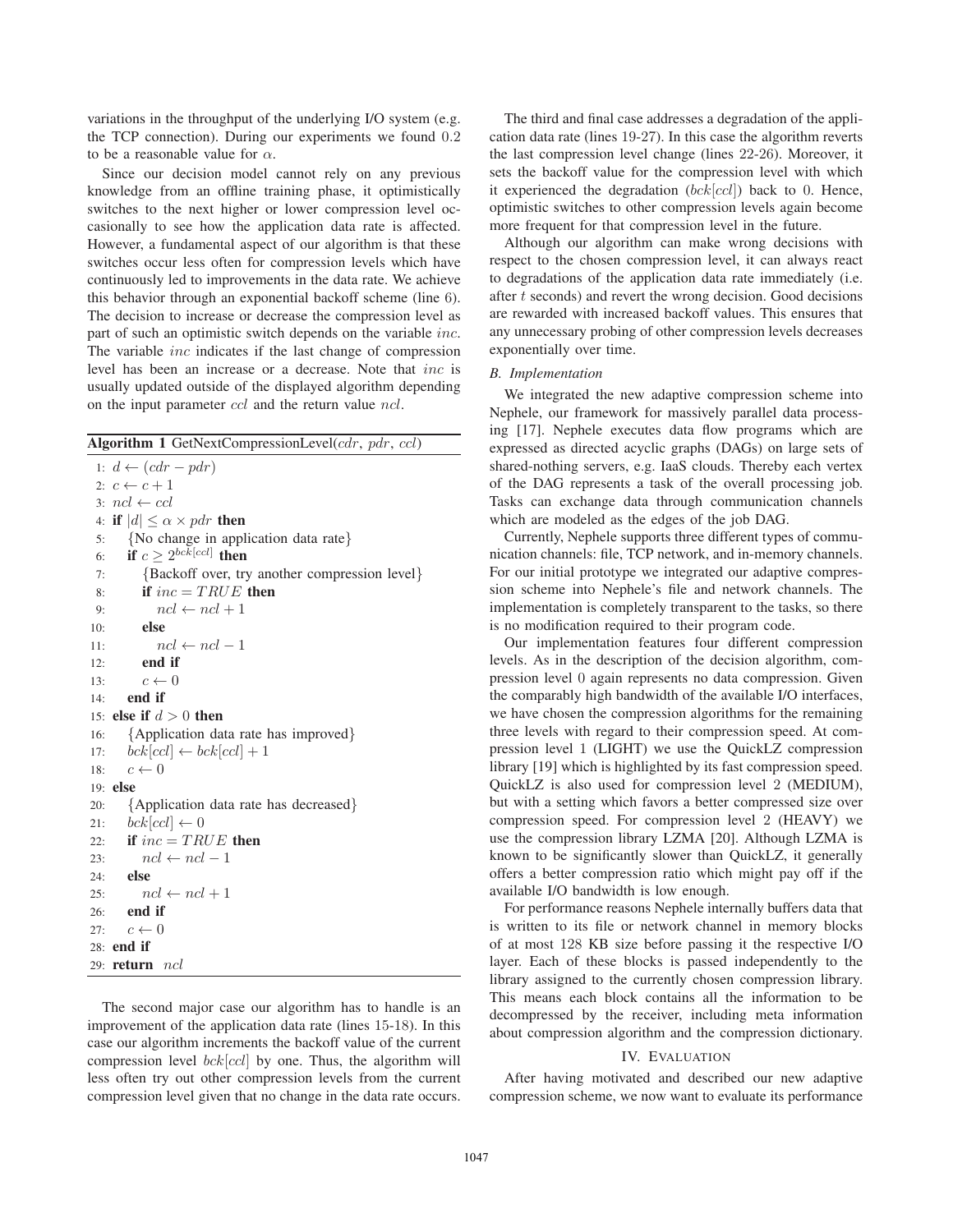through a series of experiments. All of these experiments were conducted on our local Eucalyptus-based cloud using KVMbased virtual machines with paravirtualized I/O devices. The concrete setup of the virtual machines and the host systems corresponds to the one described in the appendix.

As a result of the tremendous caching effects for file I/O we observed in Section II, we focus on network I/O only.

## *A. Adaptivity*

Our first series of experiments aims at demonstrating the ability of our adaptive compression approach to determine a suitable compression level for a given type of data and I/O bandwidth. We created a simple Nephele job which consists of two tasks (sender and receiver task) connected by a TCP network channel. The sender and receiver task were concurrently executed on two distinct virtual machine. Each virtual machine ran on a separate host system.

In order to evaluate the impact of different compressibilities on our approach, we conducted our experiments with three distinct files. The first two files were chosen from the Canterbury Corpus [21], a well-known compression benchmark. As a file with a high compressibility (HIGH) we chose the file ptt5 from the benchmark which common compression libraries can compress down to 10-15% of its original size. As a representative for a file with moderate compressability (MODERATE) we chose the file alice29.txt from the corpus. Its compression ratio is about 30-50% depending on the algorithm used. Since the Canterbury Corpus does not offer files with a notably poor compressibility, we chose a standard JPG image of about 250 KB (refered to as image.jpg or LOW) as the third file for our experiments. Its compression ratio ranged between 90-95%.

In some of the experiments we co-located additional virtual machines on the same physical hosts in order to realistically assess the effects of shared I/O on our adaptive compression scheme. Each co-located virtual machine on the sender's host system thereby established a separate TCP connection to another virtual machine co-located on the receiver's host system and transmitted data as fast as possible.

In all the experiments the sender task repeatedly wrote the respective test files (either ptt5, alice29.txt, or image.jpg) to the network channel until a total data volume of 50 GB was generated and consumed by the receiver. During all the experiments t was set to 2 seconds and  $\alpha$  to 0.2.

Table II summarizes the results of our experiments. The table shows the average completion times of the sample job for the different data compressibilities and the number of concurrent TCP connections which have been established by the co-located virtual machines. The numbers in brackets denote the standard deviation. For comparison, the table also includes the average completion times when the compression level was chosen statically before the execution and was not determined by our adaptive compression scheme at runtime. The numbers written in bold type mark the fastest execution.

As indicated in Table II, the compression levels chosen by our adaptive compression scheme (DYNAMIC) led to average completion times which were at most 22% worse than the fastest average completion times with statically set compression levels. In many cases the completion times achieved with our adaptive scheme were between the first and second fastest completion times with statically set compression levels. Given that our algorithm has to perform some initial probing to determine the best compression levels, the results in these cases can be considered ideal.



Fig. 4: Performance of our adaptive compression scheme with highly compressible data (HIGH) and no background traffic.

Figure 4 depicts the compression decisions our adaptive scheme made in such an ideal case, i.e. the highly compressible ptt5 file (HIGH) with no concurrent TCP connections. The figure shows the sender's CPU utilization, application throughput, network throughput as well as the chosen compression levels over time. Due to the large differences in the compression/time ratios of the respective compression libraries, the decision algorithm can quickly determine the compression level LIGHT (QuickLZ, best compression speed) to result in the best overall application data rate. The figure also illustrates how the backoff mechanism we integrated in our decision algorithm reduces optimistic switches to other compression levels exponentially.

In case the performance differences between the respective compression levels are less distinctive, our decision algorithm may spuriously consider changes in the application data rate as fluctuations and continue the probing process. Figure 5 illustrates such a case for the experiment with the poorly compressible image.jpg file (LOW) and two concurrent TCP connections. Lowering the value of  $\alpha$  can help to counteract this behavior, however, it also increases the risk of wrong compression decisions due to regular fluctuations in the available TCP throughput.

#### *B. Changing Data Compressibility*

In the second experiment we evaluate how our adaptive compression scheme responds to severe changes in the data compressibility. Therefore, we reused the sample job from the previous adaptivity experiments and switched between the highly compressible file ptt5 (HIGH) and the already compressed image file image.jpg (LOW) every 10 GB. Again,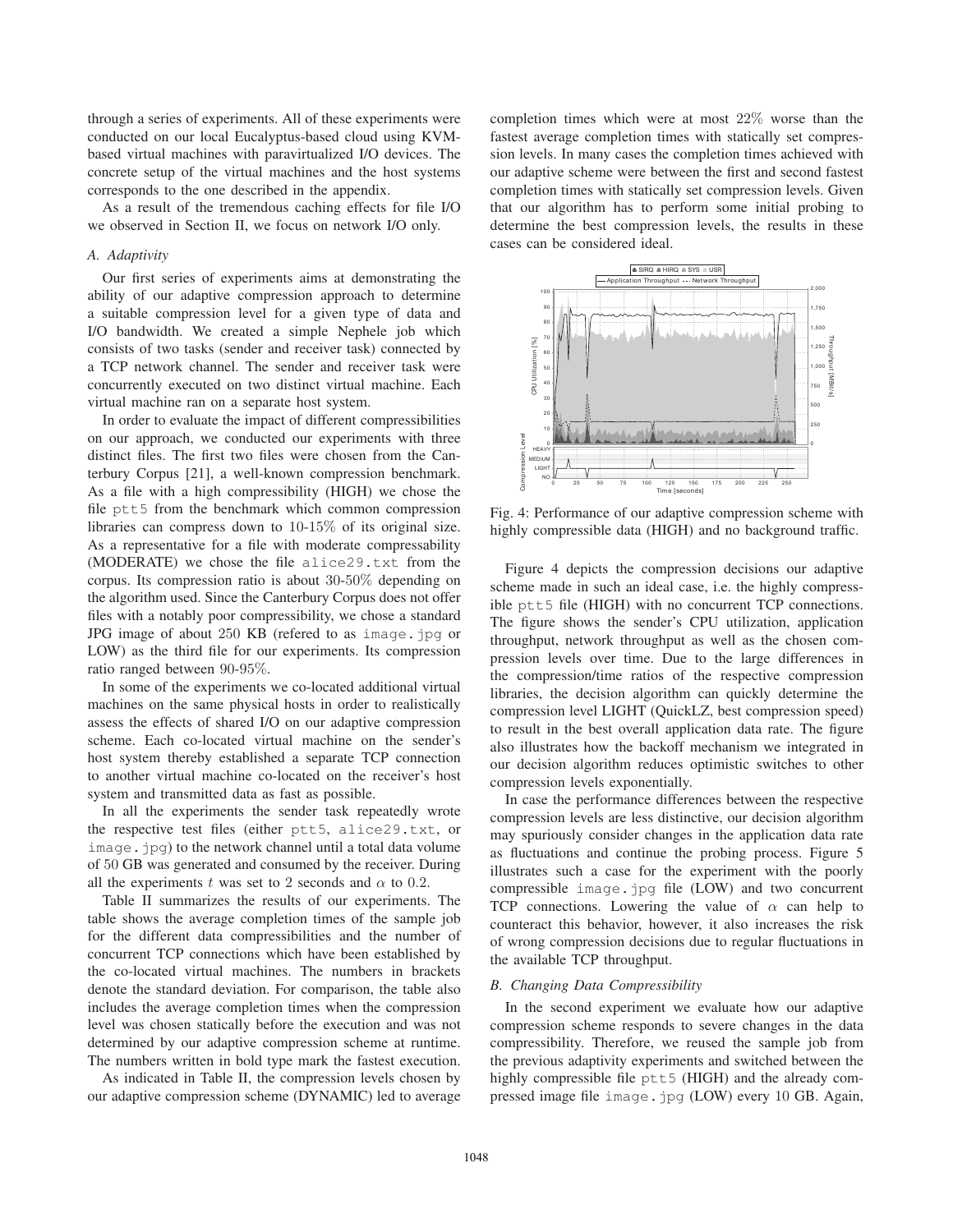| Compression Level                                               | No concurrent TCP connection                       |                                                      |                                                        | One concurrent TCP connection                     |                                                          |                                                        |
|-----------------------------------------------------------------|----------------------------------------------------|------------------------------------------------------|--------------------------------------------------------|---------------------------------------------------|----------------------------------------------------------|--------------------------------------------------------|
|                                                                 | <b>HIGH</b><br>Mean $(SD)$                         | <b>MODERATE</b><br>Mean $(SD)$                       | LOW<br>Mean (SD)                                       | <b>HIGH</b><br>Mean $(SD)$                        | <b>MODERATE</b><br>Mean $(SD)$                           | LOW<br>Mean (SD)                                       |
| NO.<br>LIGHT<br><b>MEDIUM</b><br><b>HEAVY</b><br><b>DYNAMIC</b> | 569 (3)<br>252(3)<br>347(6)<br>1881 (23)<br>265(4) | 567 $(7)$<br>629(2)<br>795(5)<br>5760 (25)<br>635(4) | 566 $(3)$<br>688 (3)<br>1095(8)<br>9011 (30)<br>602(3) | 908(6)<br>258(3)<br>367(3)<br>1974 (24)<br>273(3) | 896 (6)<br>624 $(7)$<br>840 (5)<br>5979 (34)<br>648 (16) | 903(6)<br>927(8)<br>1241 (42)<br>9326 (30)<br>920 (13) |
|                                                                 |                                                    |                                                      |                                                        |                                                   |                                                          |                                                        |
| Compression Level                                               | Two concurrent TCP connections                     |                                                      |                                                        | Three concurrent TCP connections                  |                                                          |                                                        |
|                                                                 | <b>HIGH</b><br>Mean $(SD)$                         | <b>MODERATE</b><br>Mean $(SD)$                       | LOW<br>Mean (SD)                                       | <b>HIGH</b><br>Mean $(SD)$                        | <b>MODERATE</b><br>Mean $(SD)$                           | LOW<br>Mean (SD)                                       |
| NO.<br>LIGHT<br><b>MEDIUM</b>                                   | 1393 (75)<br>312(14)                               | 1292 (67)<br>756(23)                                 | 1313(39)<br>1440 (87)                                  | 1642(70)<br>358 $(10)$                            | 1584 (120)<br>1027(65)                                   | 1638 (70)<br>1555(17)                                  |
| <b>HEAVY</b><br><b>DYNAMIC</b>                                  | 378 (10)<br>1985 (26)<br>363 (22)                  | 896 (38)<br>6130 (31)<br>920 (18)                    | 1481 (27)<br>9597 (45)<br>1452 (40)                    | 397(3)<br>1994 (21)<br>411 (35)                   | 953(55)<br>6218 (34)<br>1075 (37)                        | 1829 (100)<br>9278 (49)<br>1865 (114)                  |

TABLE II: Average completion times of the sample job using different statically chosen compression levels (NO, LIGHT, MEDIUM, HEAVY) as well as our adaptive approach (DYNAMIC). The completion times are subdivided by the compressibility of the data (HIGH, MODERATE, LOW) and the number of concurrent TCP connections.



Fig. 5: Performance of our adaptive compression scheme with hardly compressible data (LOW) and two concurrent TCP connections.

50 GB of data were generated in total for this experiment. During the experiment, no background traffic was present.

The results of the experiment are depicted in Figure 6. Apart from some minor shortcomings our decision algorithm detected the changes in the data compressibility correctly and switched the compression level accordingly. Large backoff values for compression level 0 (no compression), which arose during the transmission of image.jpg, can lead to relatively late optimistic switches to a higher compression level. The reason for this behavior is that without compression the application data rate is not affected by the compressibility of the data. However, the opposite case is detected immediately by our algorithm.

## V. RELATED WORK

The performance characteristics of cloud systems or virtualized systems in general have recently gained a lot of attention.



Fig. 6: Responsiveness to changes in data compressibility.

In [22] Menon et al. analyze XEN's performance overhead for network I/O virtualization through their Xenoprof toolkit. Similar to our work, the authors motivate their toolkit with the performance anomalies they experienced during their work with virtual machines. However, instead of mitigating the effects on a user level, the paper focuses on a lower level evaluation and proposes several modifications for future optimization efforts within the virtualization layer itself.

Cherkasova and Gardner [8] propose a monitoring framework for XEN and provide a performance study to quantify the CPU overhead for I/O intensive workloads. In their main evaluation the authors focus on analyzing the increase of CPU utilization depending on different levels of network traffic. The accuracy of the CPU utilization as observed inside the virtual machines is not part of their work.

Wood et al. [23] present a regression-based approach to estimate the additional CPU load an application will cause in a virtualized environment in comparison to a native one.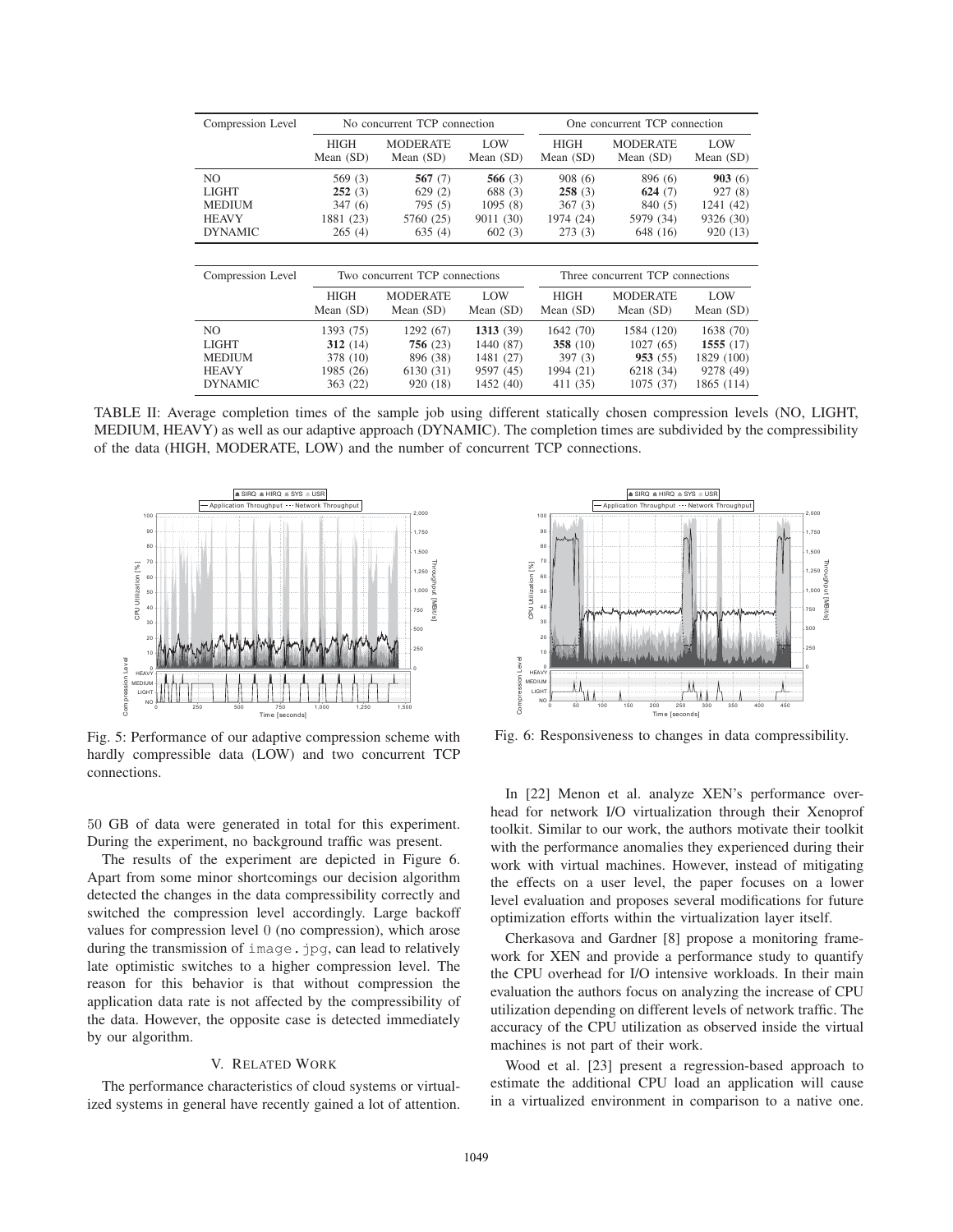In order to calibrate their estimation model, the authors rely on a set of microbenchmarks which must be executed on the virtual machine as well as on the host system. Thus, their approach requires access to the host system which is typically not granted in commercial IaaS clouds.

In [24] Tickoo et al. also address the problem of modeling virtual machine performance. Their paper puts much emphasis on highlighting performance degradations that result from shared CPU caches or memory bandwidth. Based on a virtualization benchmark the authors describe a performance modeling approach to capture such effects.

Recently, the performance characteristics of Amazon EC2 have gained the interest of various research groups:

Walker [5] evaluated Amazon EC2 as a platform for highperformance scientific computing. He demonstrated that the execution speed of classic MPI applications can be significantly slower on Amazon's virtual machines compared to native cluster setups with comparable hardware characteristics.

Wang et al. [6] analyzed the impact of virtualization on EC2's network performance. Based on a set of benchmarks the authors conclude that network performance in Amazon's cloud is subject to drastic fluctuations. In particular, they highlight that TCP/UDP throughput can vary between 1 GBit/s and zero at a time granularity of tens of milliseconds. This effect is accounted to CPU sharing among several virtual machines.

Schad et al. [7] studied Amazon EC2 with respect to the variances in CPU, I/O and network performance. For all three of these resources the authors observed considerable performance fluctuations across different runs of their microbenchmarks. Their analysis revealed that virtual machines of the same type (with the same described hardware characteristics) may be hosted on different generations of host systems. Since the end user in general cannot influence the target host system for his virtual machines, the authors conclude that performance predictability on Amazon EC2 is currently hard to achieve.

In the area of adaptive compression schemes, several approaches already exist:

Motgi and Mukherjee [13] introduced their network conscious text compression system (NCTCSys) in order to reduce the transmission times of HTML streams generated by a web server, e-mail text messages or large text files transmitted by FTP. Similar to our work, NCTCSys is capable of switching between different compression algorithms. The compression algorithm is chosen by evaluating a set of parameters (e.g. network bandwidth, server load, number of clients connected), which are gained from sensor modules.

Krintz and Sucu [16] presented a more general approach applicable to various kinds of input data. Their decision model includes CPU utilization and network bandwidth as well as data obtained from an offline training phase. By exploiting a linear relationship between compression ratios of different compression algorithms, the decision model can quickly compare the estimated performance of the different compression algorithms used without testing them online. Avoiding the usage of unsuitable compression levels seems to be a great benefit, however, it is difficult to guarantee the

accuracy of parameters gained from offline training as mentioned in Section III. In order to measure the benefit gained by compressing a data packet with a specific compression level, a key challenge is to make accurate predictions of the available bandwidth to forecast the transmission time needed. That is why the Network Weather Service [25] is used. The NWS is a distributed system consisting of several modules to monitor and forecast network and resource performance.

Wiseman et al. [15] also implemented an adaptive compression system for various kinds of data. They chose the best fitting algorithm by observing each algorithm's compression time as well as the speed with which compressed blocks are accepted by the receiver. A disadvantage of their decision method is the usage of several hard-coded parameters, which need a short sampling phase with unloaded I/O and CPU to fit input data different from the ones used in their evaluation.

A system which does not rely on measurements of resource performance was presented in [14]. Its main idea is to split the process of sending a data package into a compression thread, a sending thread, and a FIFO queue in the middle. The decision to raise or lower the compression level depends on the size of the FIFO queue. If the size is decreasing (resp. increasing) the compression level is lowered (resp. raised). A disadvantage of this system is the assumption that a higher compression level will lead to higher compression ratio, which is not always true, e.g., when the data is not compressible. Moreover, the system does not consider that using higher compression levels increases the compression time.

## VI. CONCLUSION

In this paper we evaluated adaptive online compression as a means to mitigate the effects of shared I/O in IaaS clouds. Motivated by the decision models of existing adaptive compression schemes, we first analyzed the accuracy of the system metrics like CPU utilization or I/O bandwidth as displayed inside virtual machines of various types. Since we found these metrics to be potentially inaccurate, we proposed a new adaptive compression scheme which only relies on the application data rate and does not require any calibration or training phase. In extensive network experiments our new adaptive scheme yielded job completion times which were at most 22% worse than the fastest completion times with statically set compression levels and improved the overall application throughput up to a factor of 4.

In general, we think adaptive online compression is a valuable building block to improve the efficiency of distributed applications which rely heavily on the network, especially since no assistance of the cloud provider is required to apply it. For file I/O we found the aggressive caching mechanisms of some virtualization technologies to be a major obstacle which we intend to address for future work.

#### APPENDIX

All the experiments presented in this paper have been conducted on our local IaaS cloud. Each physical compute node of the cloud had the following configuration: